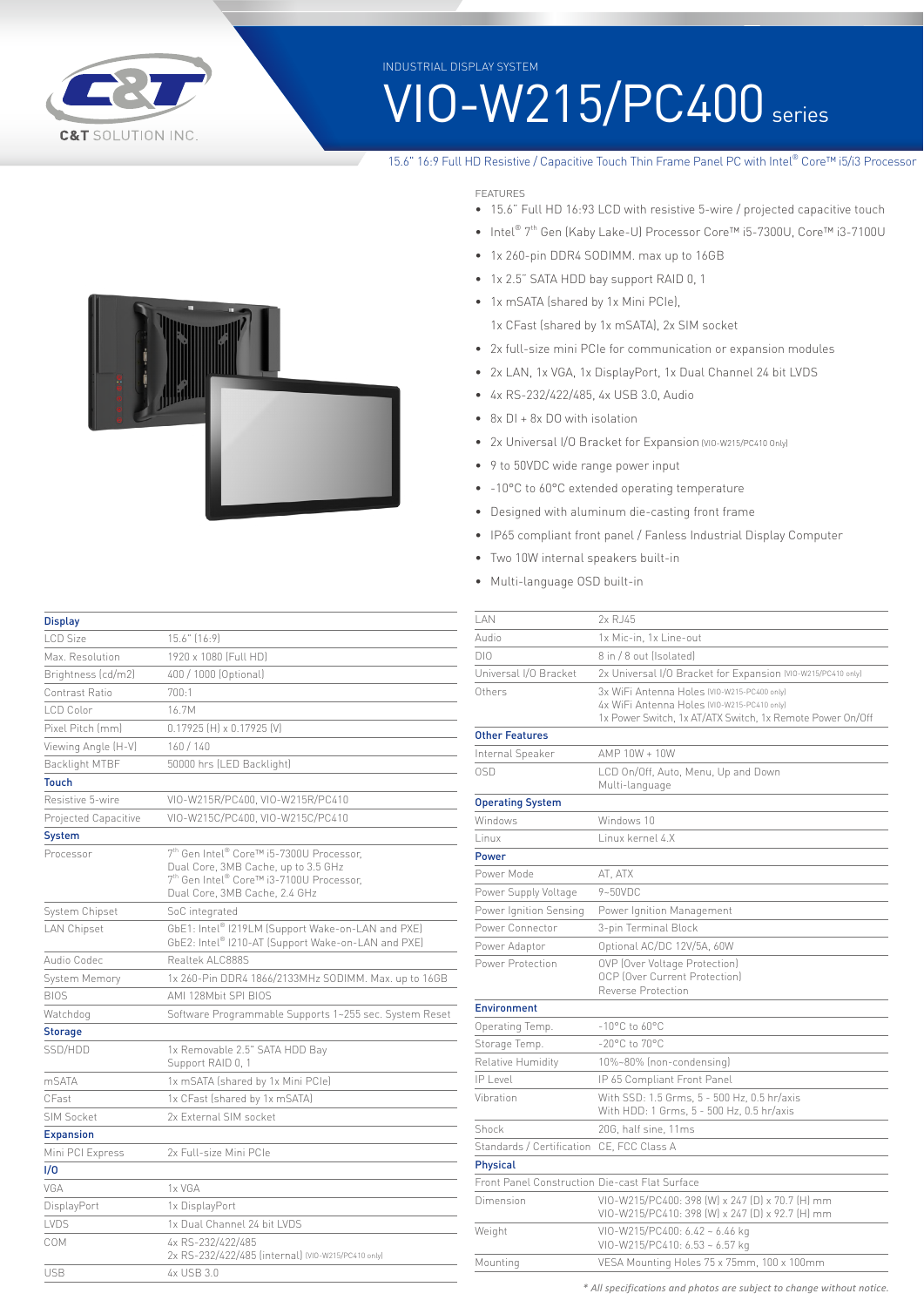

#### EXTERNAL I/O MECHANICAL LAYOUT